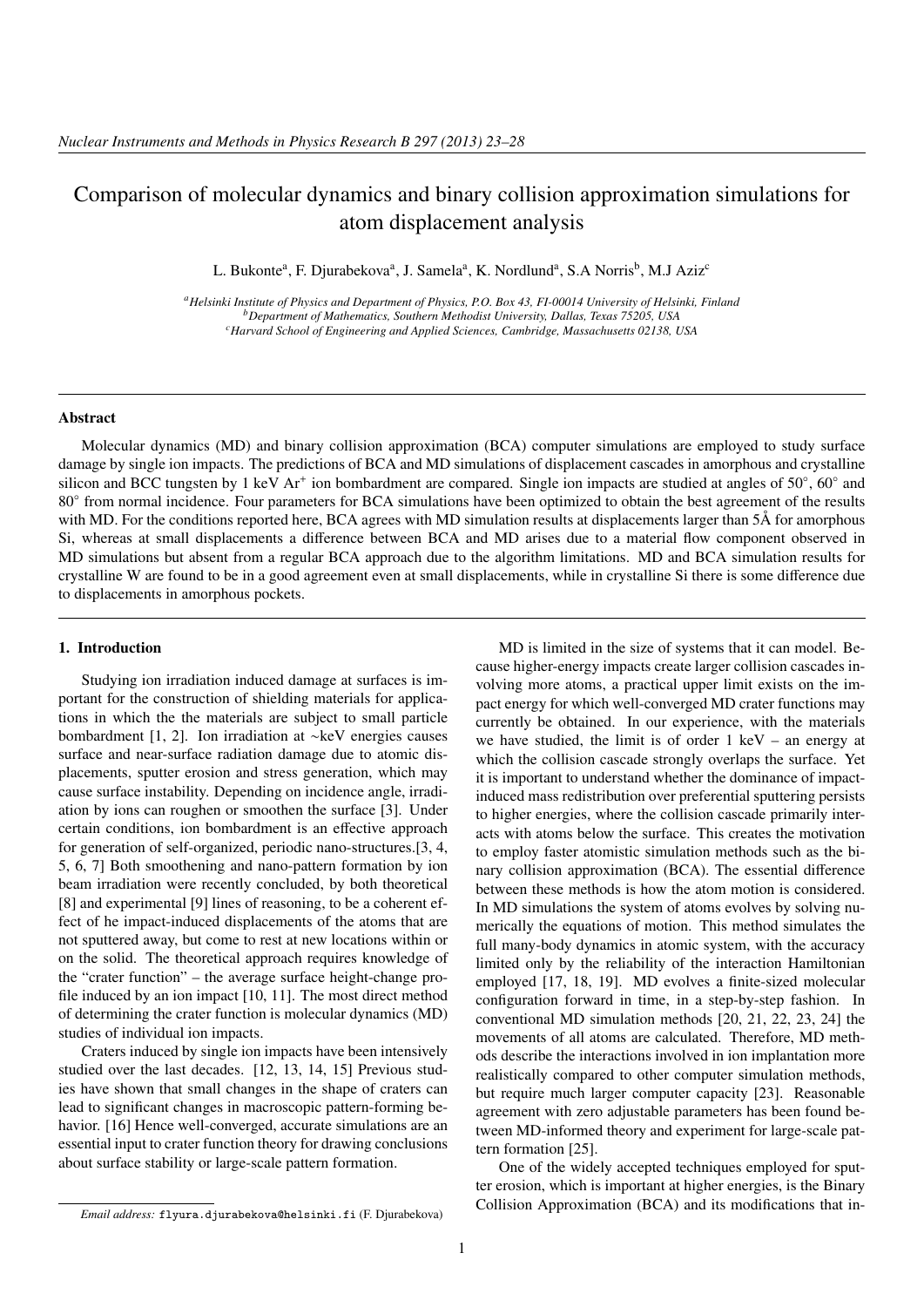clude surface relaxation effects. [26]. This computationally more efficient method approximates the full atomic dynamics of a material by a series of binary collisions, neglecting possible many body effects. For each collision, the classical scattering integral is solved [27] for a given impact parameter between the moving atom and a stationary atom in the target material. The impact parameter is chosen randomly within the radius of the circular area of interaction cross-section and is calculated based only on composition and atomic density of the target material, if the structure is amorphous or its order can be ignored, as in the SRIM code [28]. Alternatively it is chosen by tracking the trajectory of the moving atom in the crystalline structure, as in the MARLOWE code [29, 30]. In both codes the scattering angles of colliding atoms and the energy transferred in a collision are deduced from the numerical solution of the scattering integral with the universal repulsive potential Ziegler-Biersack-Littmark (ZBL) [28]. This operation requires far fewer calculation steps than solving the equations of motion for all the atoms at each time step. Moreover, in contrast to MD methods, the BCA simulations follow the motion of a single energetic atom at a time and its interaction with a single partner, which also makes this approach computationally more efficient. For  $\sim 1$ keV energies 50 000 BCA trials are about  $10^6$  times faster than a single ion trial in MD.

Unlike MD, the BCA approach becomes less accurate with decreasing kinetic energy in the collisions, where multi-body interactions can become significant. [31] Because BCA is the most practical method at energies too high for widespread simulation with MD, it is important to explore the accuracy of BCA in energy regimes accessible to MD only with difficulty, in order to develop reliable ways of calibrating BCA for more widespread use. In this paper we compare the results of BCA and MD for single ion impacts in an energy regime accessible to both simulation methods:  $1 \text{ keV} \text{ Ar}^+$  on Si and W.

In both BCA and MD simulations, atom displacement statistics was collected for all the displacements that took place during a single ion impact event, and averaged over the total number of ions simulated.

# 2. Simulation methods

Single 1 keV Ar<sup>+</sup> ion irradiation impacts of amorphous and crystalline Si cells and a crystalline W cell were simulated with classical molecular dynamics code PARCAS [32, 33] and compared to the Monte Carlo BCA code CASWIN [34], in which for every collision scattering integral is solved and distance to next colliding atom is chosen randomly taking into account the on density corresponding to MD simulation cell. To describe interactions between atoms the universal repulsive ZBL potential is used and electronic stopping power is applied between collisions.

In CASWIN code the planar model of surface barrier was used [35]. In this model a particle was considered as sputtered if its energy in the direction perpendicular to the surface exceeded the surface binding energy (the surface barrier in this case) for the sputtering species. This surface barrier was deduced from the particle's kinetic energy in perpendicular to the

surface direction, which was calculated as *Ecos*2Θ, where Θ is the angle between the particle direction and the outward normal to the surface. If this component becomes less than zero while the total kinetic energy of the particle is still greater than the cut off energy assumed for the surface layers, the particle experienced the internal reflection (the direction of the particle was a mirror reflection with respect to the surface) back into the bulk. Otherwise, the particle sputtered after the refraction due to the energy loss on the surface barrier. If the total energy after the deduction was below the cut off energy in the surface layers the particle remained at the surface as an adatom. In the present simulations a zero surface barrier was assumed for the incoming ions.

The main principles and advantages of both simulation methods are discussed in INTRODUCTION. Statistics were defined by 50 ion impacts in MD simulations and 50,000 ion trials in BCA at the angles 50°, 60° and 80° from normal incidence. In MD simulations, the initial position of ions was fixed at the distance 10 Å above the cell surface, while the x and y coordinates and azimuthal angles for impacts were chosen at random. The surface of all three targets was relaxed for 1 ps before the impact to minimize built-in stress in the structure.

A crystal silicon cell of the size 140 x 140 x 115 Å with 113569 atoms and an amorphous silicon cell of the size 400 x 400 x 100 Å with 877952 were used in the simulations. The interaction between Si atoms was described using the environmentdependent interatomic potential (EDIP) [36]. The sizes of the cells were chosen to fully enclose the developing cascade within a single cell. The amorphous Si structure was optimized using the algorithm of Wooten, Winer, and Weaire (WWW) [37] and subsequently relaxed using the EDIP. This method gives reasonably optimized amorphous structure with realistic density, where there are almost no coordination defects in the initial structure [38].

For the purpose of comparing to a system that does not become amorphous during irradiation, we also used the BCC tungsten structure with a lattice unit  $a = 3.165$  Å and comprising 54000 atoms. The size of simulation cell corresponded to 95 x 95 x 120Å. The embedded atom model (EAM) potential in MD was applied to describe interactions between W atoms. This empirical model is widely used for describing metallic bonding. Pair-potentials were employed for atom – ion interactions. The universal repulsive ZBL potential was used at small interatomic distances for a realistic description of strong collisions.

In MD simulations an infinitely large surface was mimicked using an open surface in the incoming ion direction, fixed atoms within  $\sim 20$  Å from the bottom of the cell, and periodic boundary conditions in the two lateral directions. The duration of each MD simulation was 10 ps. No temperature control was used for simulation of an ion impact. After irradiation, a Berendsen thermostat was used to cool the system to 0 K over a duration of 1 ps. The cooling was applied to quench very small displacements caused by lattice thermal vibrations. The small change in displacement statistics that occurs during the cooling process is shown in Fig. 1.

The following BCA input parameters were adjusted to find the best agreement with MD results: displacement threshold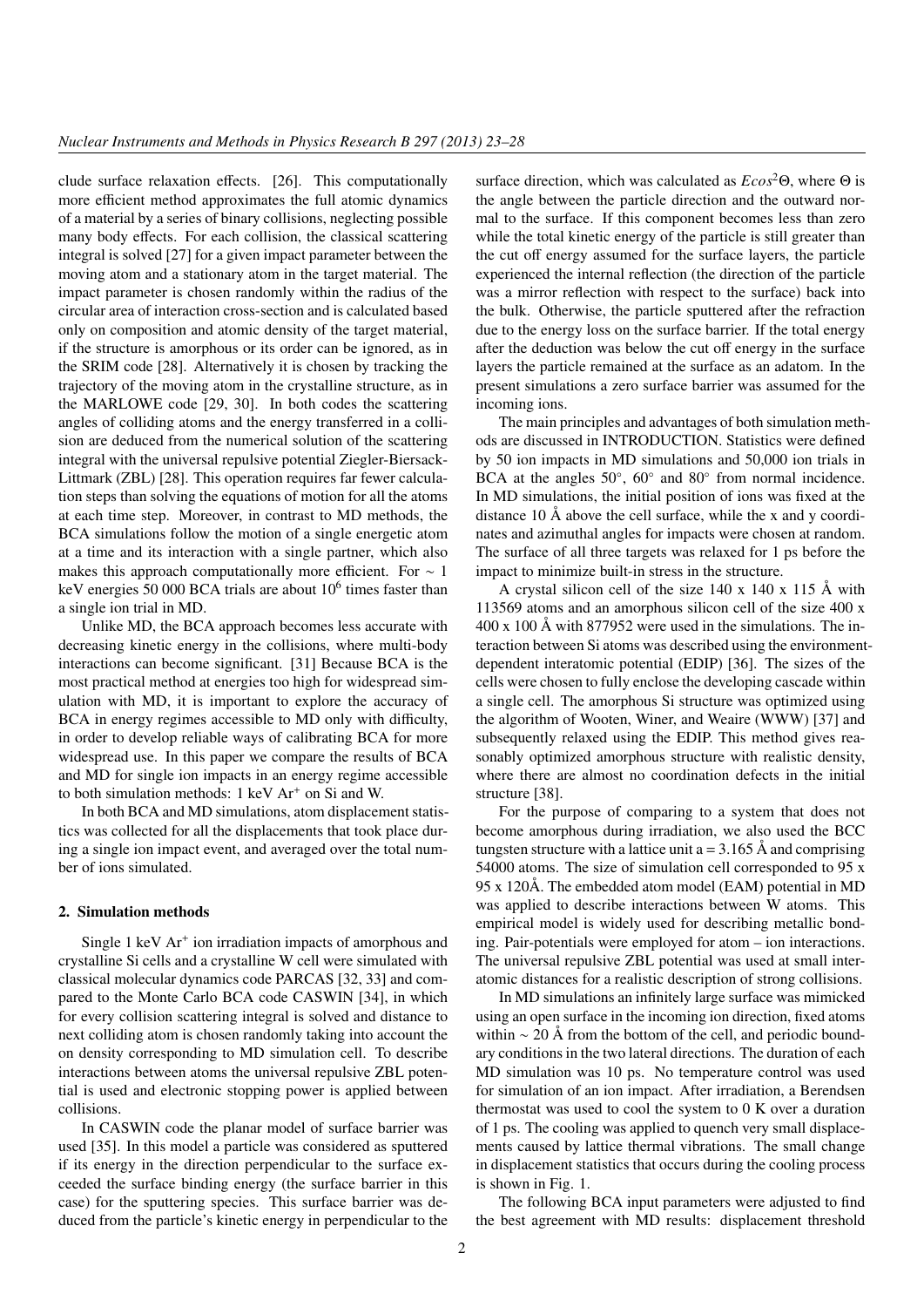$\equiv$ 



Figure 1: Atom displacement statistics for 1 keV single Ar<sup>+</sup> ion impacts on amorphous Si at  $60^{\circ}$  from normal incidence. Comparison between MD simulation results before and after system cooling to 0K.

energy, surface binding energy, bulk cut-off energy, and surface layer cut-off energy. In both BCA and classical MD simulations the interactions between atoms in the sample are described with an interatomic potential and electronic stopping is taken into account as a frictional force. For MD and BCA to be comparable, we used identical interatomic potential for high-energy (close distance) interactions and electronic stopping powers.

### 3. Results and Discussion

Here we present and compare the results obtained from the MD and the BCA simulations. A good agreement between MD and BCA for large distances is found by varying BCA simulation parameters as described in the following.

The displacement threshold energy is the energy that a target atom needs to leave its lattice site and form a stable interstitial [39, 40]. Its values given in the literature range from ∼9 to 35 eV for silicon [41, 42, 43, 44, 45, 46, 47] and for tungsten ∼40 – 90 eV [48, 49]. A 13 eV displacement threshold energy was adopted in our simulations for amorphous Si, 20 eV for crystalline Si and 60 eV for BCC W as a result of this parameter optimization in our simulations.

Values of the binding energy in tungsten obtained from different calculations vary between 7.9 [50] and 10.09 eV/atom [51]. The experimental cohesive energy is 8.9 eV/atom [52]. In our BCA simulations, we assumed the surface binding energy to be 8.5 eV for W and 4.7 eV for Si. If the incident and scattered atoms have enough energy to overcome surface binding energy, these atoms are sputtered.

It is necessary to define a criterion when the ion has stopped in the target material. In BCA, an atom is counted as moving when its total kinetic energy is larger than the cut-off value [53]. In our simulations we chose the bulk cut-off energy and the cutoff energy in the surface layer to be 3 and 1 eV, respectively, for all three target materials. Here surface layer is defined as the layer of atoms that have the highest *z* coordinate.

The input parameters used in BCA that were obtained from the optimization described above are summarized in Table 1.

|  | Table 1: BCA input parameters after the optimization procedure. |  |
|--|-----------------------------------------------------------------|--|
|  |                                                                 |  |
|  |                                                                 |  |

| Target material                    | a-Si    | c-Si    | BCC-W   |
|------------------------------------|---------|---------|---------|
| Density $(N/A^3)$                  | 0.05340 | 0.04995 | 0.05444 |
| Displacement Threshold energy (eV) | 13      | 20      | 60      |
| Surface binding energy (eV)        | 4.7     | 4.7     | 8.5     |
| Surface cut-off energy $(eV)$      |         |         |         |
| Bulk cut-off energy (eV)           |         |         |         |

The average penetration depth of  $Ar^+$  ions was checked for both simulation methods. The fraction of reflected Ar<sup>+</sup> ions, and and average depth of not reflected ion and standard deviation of the mean value of depth are presented in following tables (Table 2, Table 3, Table 4). The error on the fraction of reflected ions is calculated for MD results, whereas BCA results are presented with accuracy 0.001.

The ion depth varied from  $\sim 17 - 26$  Å for 50° and 60°, while for the angle 80° Ar<sup>+</sup>, the ion was reflected from the surface in most of the single ion impact simulations and the depth for not reflected ions was ∼ 14 Å for both methods in amorphous Si. The difference in penetration depth between MD and BCA in crystal targets arises due to the ordered structure of material.

Table 2: MD and BCA comparison. Reflected fraction and mean penetration depth of Ar<sup>+</sup> ion in amorphous Si target.

| Simulation method                     | <b>BCA</b> |            | MD   |            |
|---------------------------------------|------------|------------|------|------------|
| Angle 50 $\degree$                    |            |            |      |            |
| Fraction of reflected Ar <sup>+</sup> | 0.079      |            | 0.18 | $\pm 0.06$ |
| Penetration depth of Ar <sup>+</sup>  | 21.66      | $\pm 0.06$ | 16.7 | $\pm 0.99$ |
| Angle 60 $\degree$                    |            |            |      |            |
| Fraction of reflected Ar <sup>+</sup> | 0.169      |            | 0.28 | $\pm 0.07$ |
| Penetration depth of Ar <sup>+</sup>  | 18.6       | $\pm 0.06$ | 16.8 | $\pm 1.24$ |
| Angle 80 $^{\circ}$                   |            |            |      |            |
| Fraction of reflected Ar <sup>+</sup> | 0.695      |            | 0.86 | $\pm 0.13$ |
| Penetration depth of Ar <sup>+</sup>  | 13.54      | $+0.07$    | 14.4 | ±1.94      |

Table 3: MD and BCA comparison. Reflected fraction and mean penetration depth of Ar<sup>+</sup> ion in crystalline Si target.

| Simulation method                     | <b>BCA</b> |            | MD    |             |
|---------------------------------------|------------|------------|-------|-------------|
| Angle 50 $\degree$                    |            |            |       |             |
| Fraction of reflected Ar <sup>+</sup> | 0.078      |            | 0.08  | $\pm 0.04$  |
| Penetration depth                     | 23.07      | $\pm 0.06$ | 28.69 | $\pm 3.48$  |
| Angle 60 $\degree$                    |            |            |       |             |
| Fraction of reflected Ar <sup>+</sup> | 0.164      |            | 0.16  | $\pm 0.05$  |
| Penetration depth                     | 19.83      | $\pm 0.6$  | 24.73 | $\pm 2.37$  |
| Angle 80 $^{\circ}$                   |            |            |       |             |
| Fraction of reflected Ar <sup>+</sup> | 0.680      |            | 0.96  | $\pm 0.139$ |
| Penetration depth                     | 14.28      | $\pm 0.78$ | 6.67  | $\pm 0.77$  |

The sputtering yield obtained from MD and BCA are presented in Table 5. The lowest sputtering yield was obtained at incidence angles closer to the grazing angles – 80◦ from normal incidence for both simulation methods due to Ar<sup>+</sup> ion reflection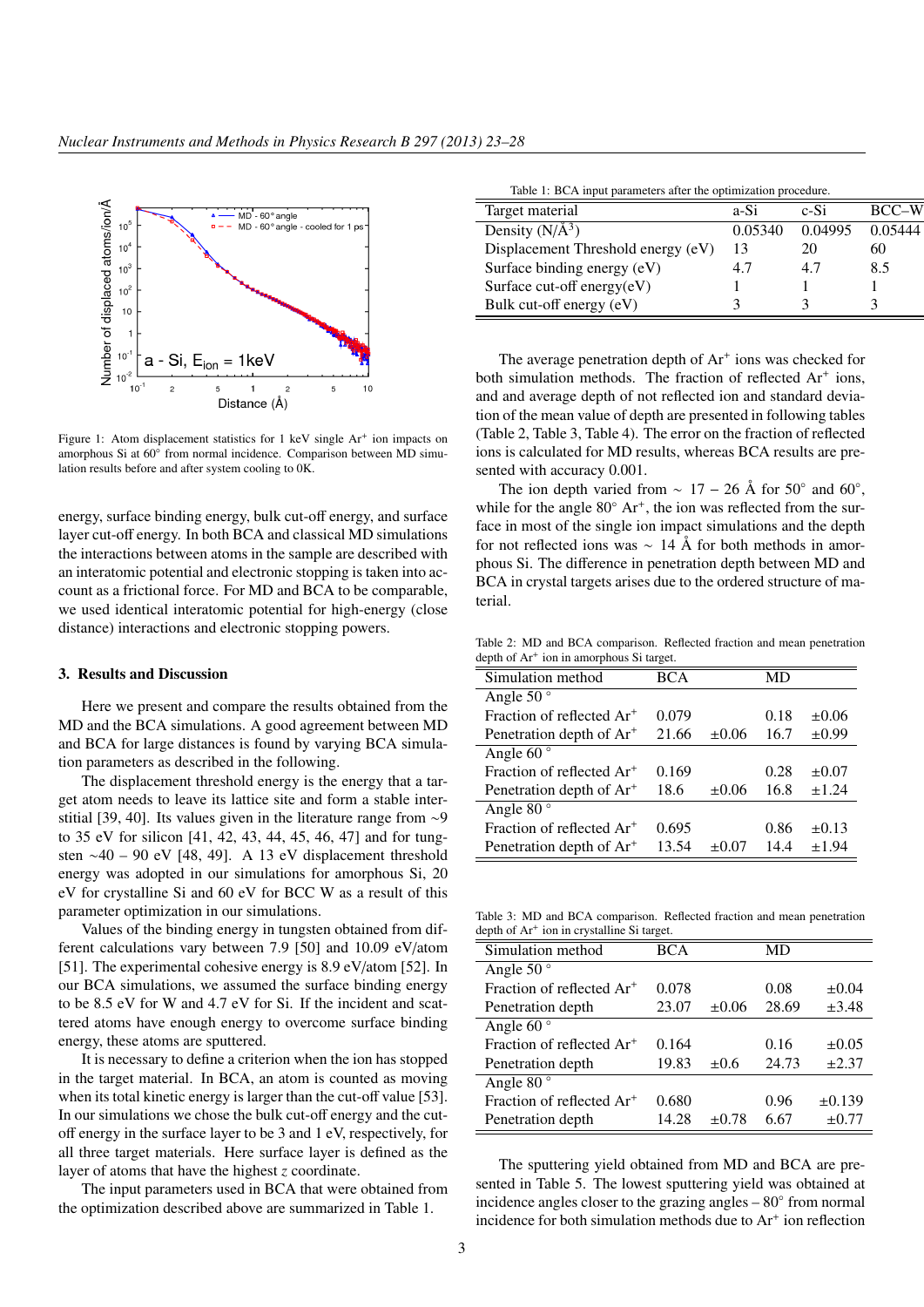Table 4: MD and BCA comparison.Reflected fraction and mean penetration depth of Ar<sup>+</sup> ion in crystalline W target.

| Simulation method                     | <b>BCA</b> |            | MD    |            |
|---------------------------------------|------------|------------|-------|------------|
| Angle 50 $^{\circ}$                   |            |            |       |            |
| Fraction of reflected Ar <sup>+</sup> | 0.443      |            | 0.44  | $\pm 0.09$ |
| Penetration depth                     | 21.15      | $\pm 0.78$ | 26.09 | $\pm 3.33$ |
| Angle 60 $\degree$                    |            |            |       |            |
| Fraction of reflected Ar <sup>+</sup> | 0.541      |            | 0.58  | $\pm 0.11$ |
| Penetration depth                     | 20.27      | $\pm 0.83$ | 17.6  | ±4.31      |
| Angle 80 $\degree$                    |            |            |       |            |
| Fraction of reflected Ar <sup>+</sup> | 0.868      |            | 1.0   |            |
| Penetration depth                     | 18.61      | $\pm 0.14$ |       |            |

from the target surface. No sputtering occurred in crystal W at this incidence angle in MD case and only 1.36 atoms per incoming ion were sputtered in a-Si. Much larger sputtering yield was obtained at the angle  $60° - 2.04$  and angle  $50° - 1.88$  atoms per incoming ion for amorphous Si. The angles 50° and 60° are reported to be critical for ripple formation [60, 61].

Table 5: Sputtering yield at 50 $^{\circ}$ , 60 $^{\circ}$  and 80 $^{\circ}$  for MD and BCA simulations.

| Simulation method - | MD           |                |              |
|---------------------|--------------|----------------|--------------|
| Target              | Amorphous Si | Crystalline Si | BCC - W      |
| $50^{\circ}$        | 1.88         | 1.4            | 1.6          |
| $60^\circ$          | 2.04         | 2.26           | 1.7          |
| $80^{\circ}$        | 1.36         | 0.94           | 0            |
| Simulation method - | <b>BCA</b>   |                |              |
| Target              | amorphous Si | crystalline Si | $BCC - W$    |
| $50^{\circ}$        | 2.430        | 2.262          | 2.244        |
| $60^\circ$          | 3.129        | 2.938          | 2.368        |
| $80^{\circ}$        | 2.376        | 2.347          | 1.123<br>Fig |



Figure 2: Atom displacement statistics for single 1 keV Ar<sup>+</sup> impact on amorphous Si at 50◦ incidence angle – MD and BCA

The average displacement profiles from single  $Ar<sup>+</sup>$  ion impact on amorphous Si for MD and BCA are shown in Fig. 2.

At large displacements – above about  $5\text{\AA}$  – the MD and BCA displacement distributions are in a good agreement, whereas at small displacements – below about one bond length – the

BCA and MD results differ by over an order of magnitude. This difference is attributed to the neglect in BCA of collective many-body effects, such as such as heat spikes and flow of matter. No combination of BCA parameters can reproduce this.

Displacement field analysis would be necessary to understand the nature of displacements of both simulation methods in detail, but this is not necessary for the purpose of the current paper.

The displacement profiles for the amorphous Si target irradiated at angles 50°, 60° and 80° are shown in Fig. 3 for MD and in Fig. 4 for BCA. At angles 50◦ and 60◦ , the number of displaced atoms is larger than at the angle 80◦ in both BCA and MD, which can be explained by collision cascade developing deeper in the sample for angles 50° and 60°, causing very small displacements in the bulk material. At 80◦ practically all incoming ions are reflected, which reduces the energy deposition and hence number of displacements by about a factor of 3.



Figure 3: Atom displacement statistics for 1 keV Ar<sup>+</sup> ion impact on amorphous Si at incidence angles  $50^\circ$ ,  $60^\circ$  and  $80^\circ$  – MD



Figure 4: Atom displacement statistics for 1 keV Ar<sup>+</sup> ion impact on amorphous Si at incidence angles  $50^\circ$ ,  $60^\circ$  and  $80^\circ$  – BCA

Similarly to amorphous silicon, the crystal silicon and crystal tungsten BCC structure were studied with MD and BCA methods. The atom displacement profile for 1 keV Ar<sup>+</sup> impacts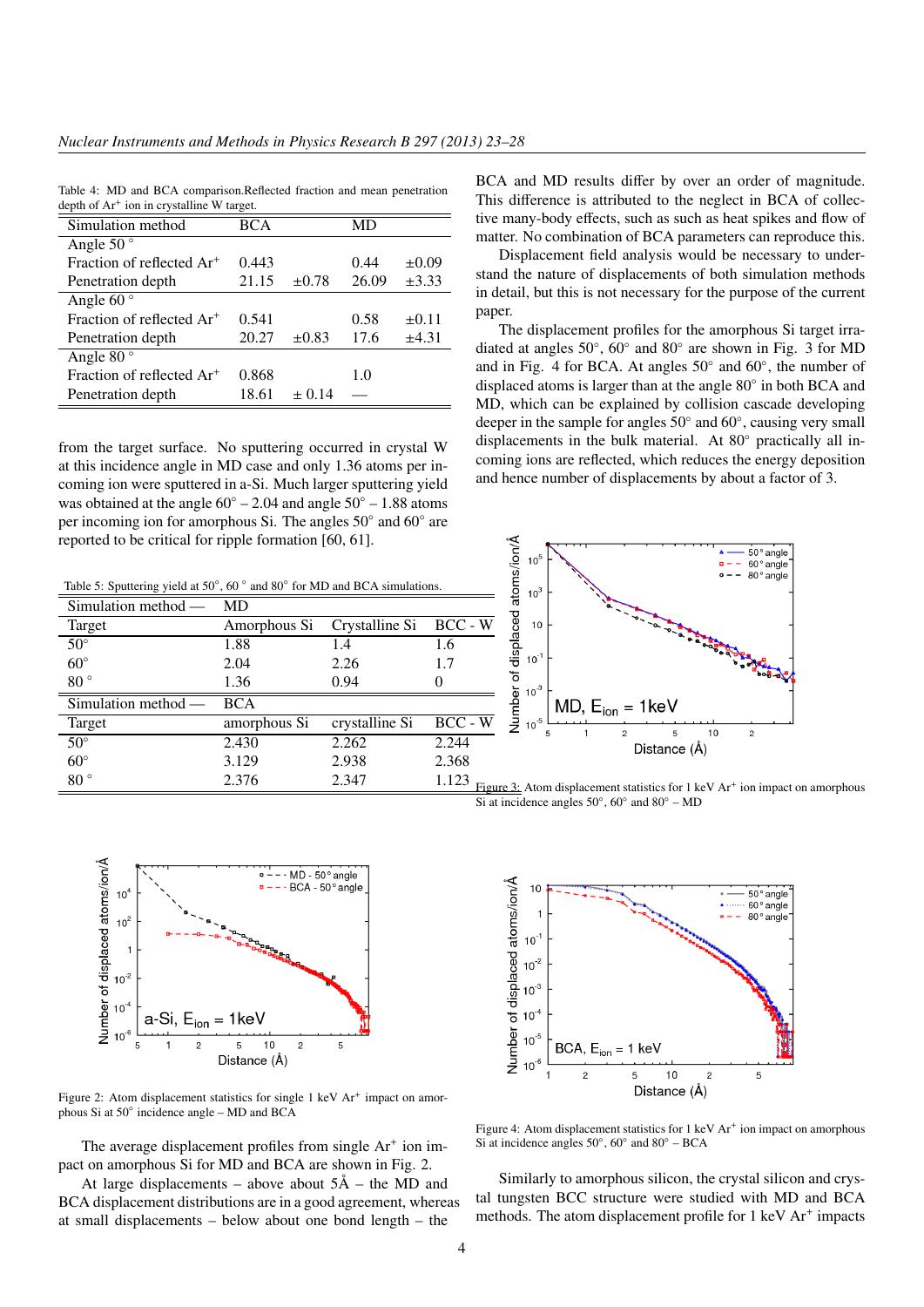

Figure 5: Atom displacement statistics for single  $1 \text{ keV } Ar^+$  impact on crystalline Si at 50◦ incidence angle MD and BCA

on crystalline Si is shown in Fig. 5, and on tungsten is shown in Fig. 6. In the case of W, the curves corresponding to the displacements in the MD cell and the BCA cell agree over the whole range, all the way down to the smallest displacements at which the two can be compared. This result is in marked contrast to that described above for amorphous Si. We interpret the different behavior to the small displacement field associated with material flow, which appears to be a key feature of the irradiation of amorphous materials. Unlike in materials that are crystalline, or remain crystalline during irradiation, the memory of the original lattice site is lost during flow, and a large number of small displacements occur that would have been exactly zero if the potential well at the lattice site could have been maintained during the collision cascade.

Displacements smaller than the nearest neighbor distance of 2.74Å in W (in Fig. 6) correspond to self interstitial atom (SIA) formation in  $\langle 111 \rangle$  crowdion configuration [54].

The results for crystalline Si are intermediate between those of W and amorphous Si. It is known from experiments and simulations that individual ion impacts partially amorphize the crystalline structure [55, 56, 59].

In our simulations the structure is reset to fully crystalline in between individual impact trials, so although there is no amorphization effect of cumulative ion impact in the simulations, the partial amorphization effect of individual ion impacts may be an important determining factor in the results.

To investigate whether this partial amorphization is indeed significant, we analyzed some of the post-impact structure by evaluating the angular structure-factor [57, 58]. In this analysis, a list of all angles between nearest-neighbour bonds is formed, and compared after sorting with angles in the ground state crystal structure [57]. This approach has been shown to be able to distinguish very well atoms in a crystalline or disordered (liquid or amorphous) environment [58, 59]. A disordered region consisting of about 70 atoms for the 50◦ angle, 80 atoms for the 60◦ angle and 40 atoms for the 80◦ angle were recognized in the crystalline Si simulation cells, which means that due to the bombardment amorphous pockets formed in the crystal. Thus

the development of local amorphous regions upon ion impact of c-Si allows for the small displacements seen in the MD but not the BCA in Fig. 5, and thereby explains the intermediate nature of the results in c-Si.

In light of these results, it appears possible that pattern formation on materials that remain crystalline during irradiation may behave in a fundamentally different manner than on materials that are amorphous or become amorphous during irradiation. In the former case, the effects of mass redistribution may be suppressed. It may turn out that BCA is adequate for determining crater functions in crystalline materials over a wider range of conditions than in amorphous or amorphizable materials. An important direction for future research is to study the actual crater functions, in order to determine the contributions of the very small displacements to the parameters governing surface stability or pattern formation.



Figure 6: Atom displacement statistics for single 1 keV Ar<sup>+</sup> impact on crystalline W at 50◦ incidence angle.

# 4. Conclusions

The comparison between BCA and MD simulations of collision cascades in amorphous silicon by individual 1 keV Ar<sup>+</sup> ion impact at three different incidence angles reveals a significant shortcoming of the BCA approach when applied to materials that are amorphous or become amorphous during ion irradiation. The BCA approach misses the very large number of very small displacements seen in MD and attributed to the collective phenomenon of amorphous material flow. This shortcoming could seriously compromise our ability to use BCA to evaluate crater functions of sufficient accuracy for use in craterfunction theory of topographical pattern formation or surface stability. This material flow component is absent in the simulated impacts on tungsten, where the BCA and MD displacement distributions agree quite well. The discrepancy between BCA and MD results is reduced but still significant for impacts on crystalline Si, which becomes partly amorphous during irradiation. These findings may have significant implications for the contributions of crater functions to surface stability or topographic pattern formation.